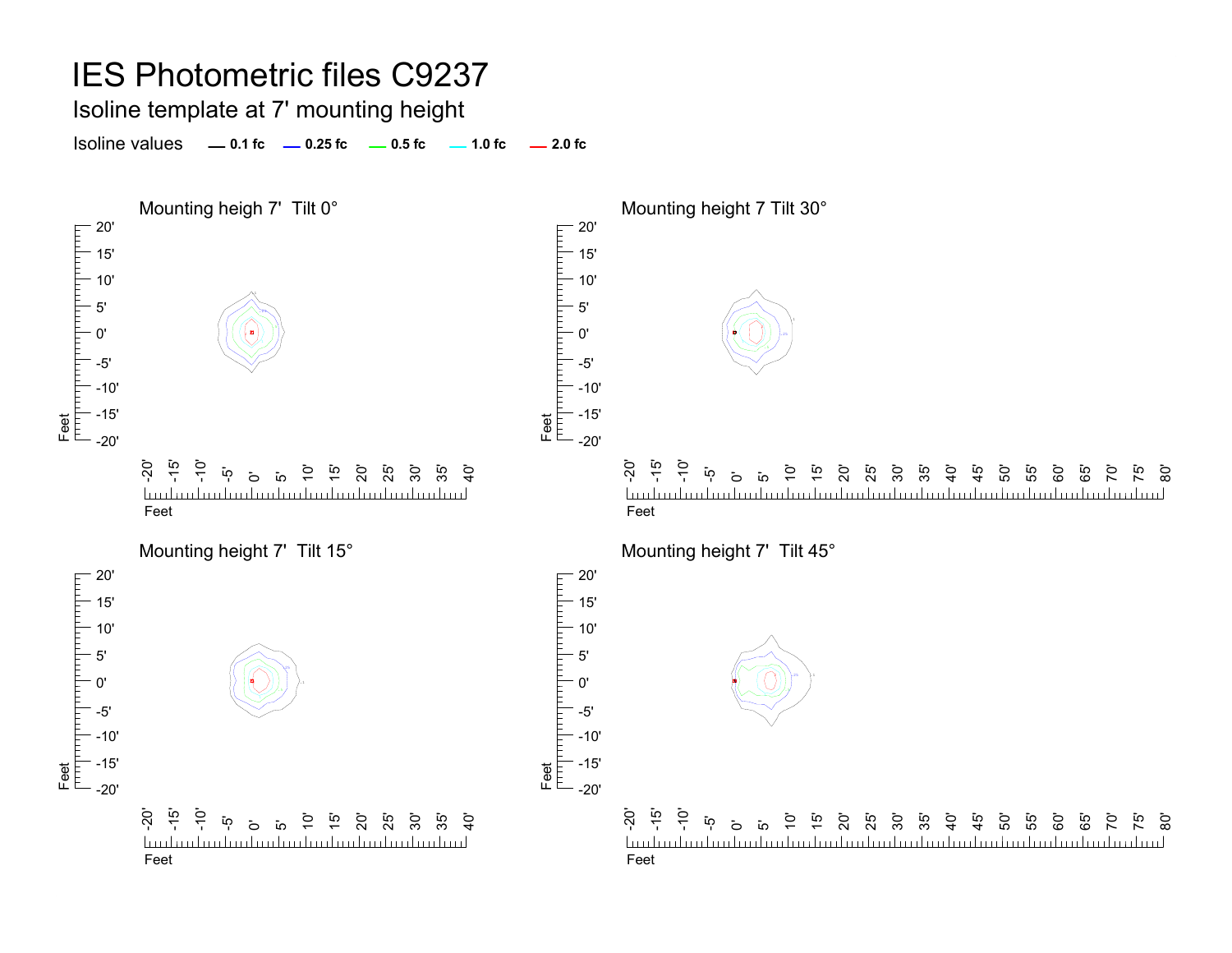#### Isoline template at 9' mounting height

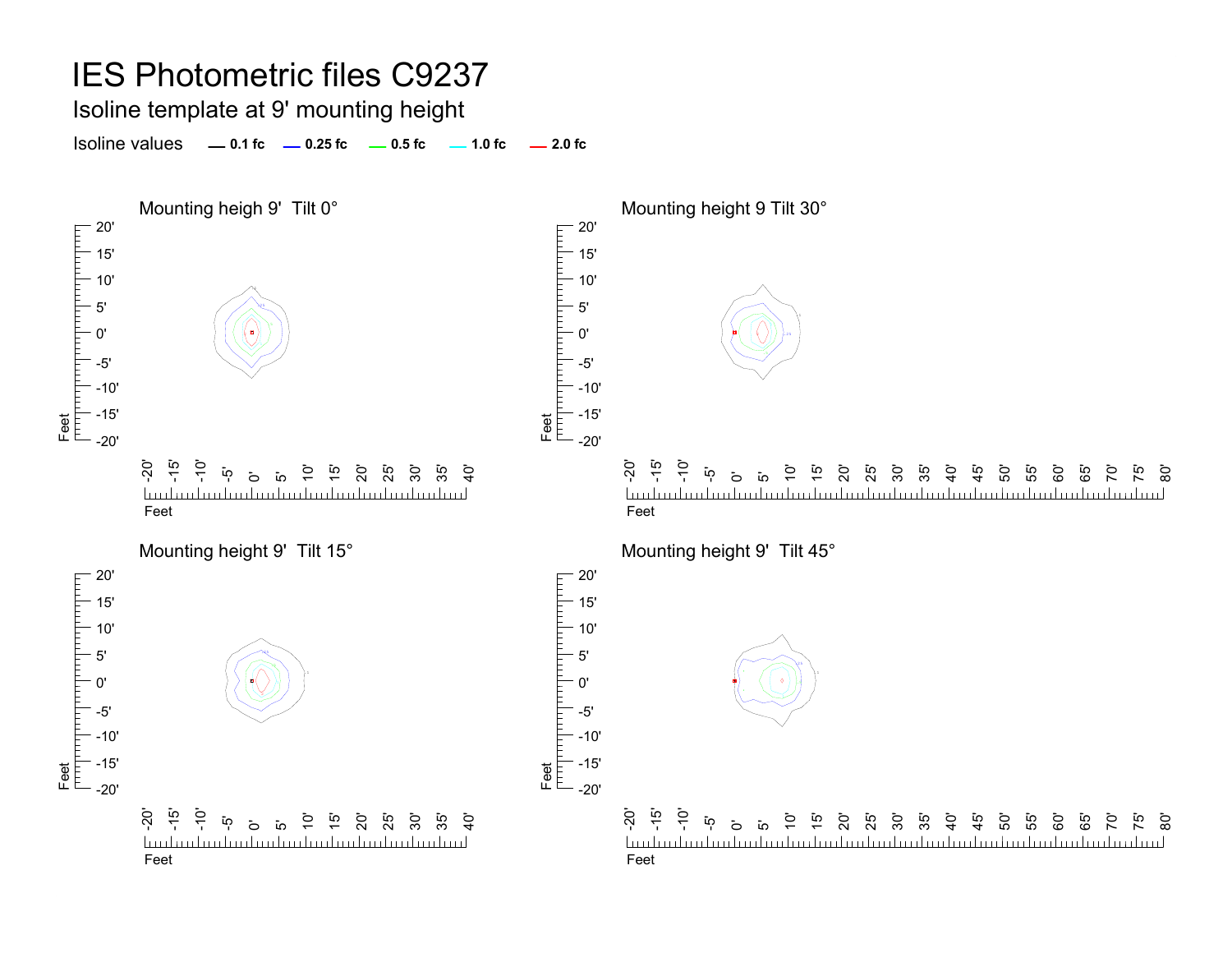Isoline template at 11' mounting height

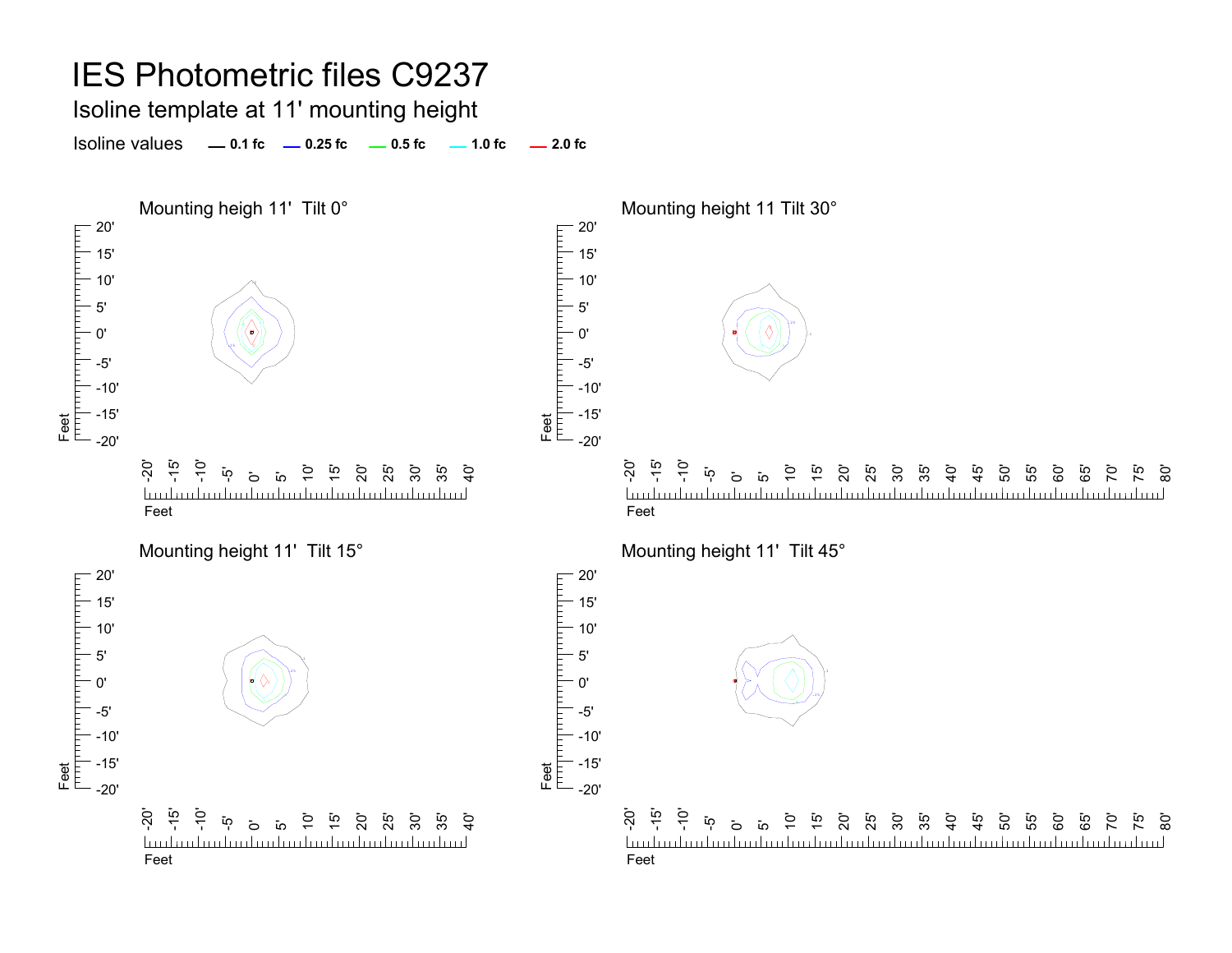Isoline template at 15' mounting height

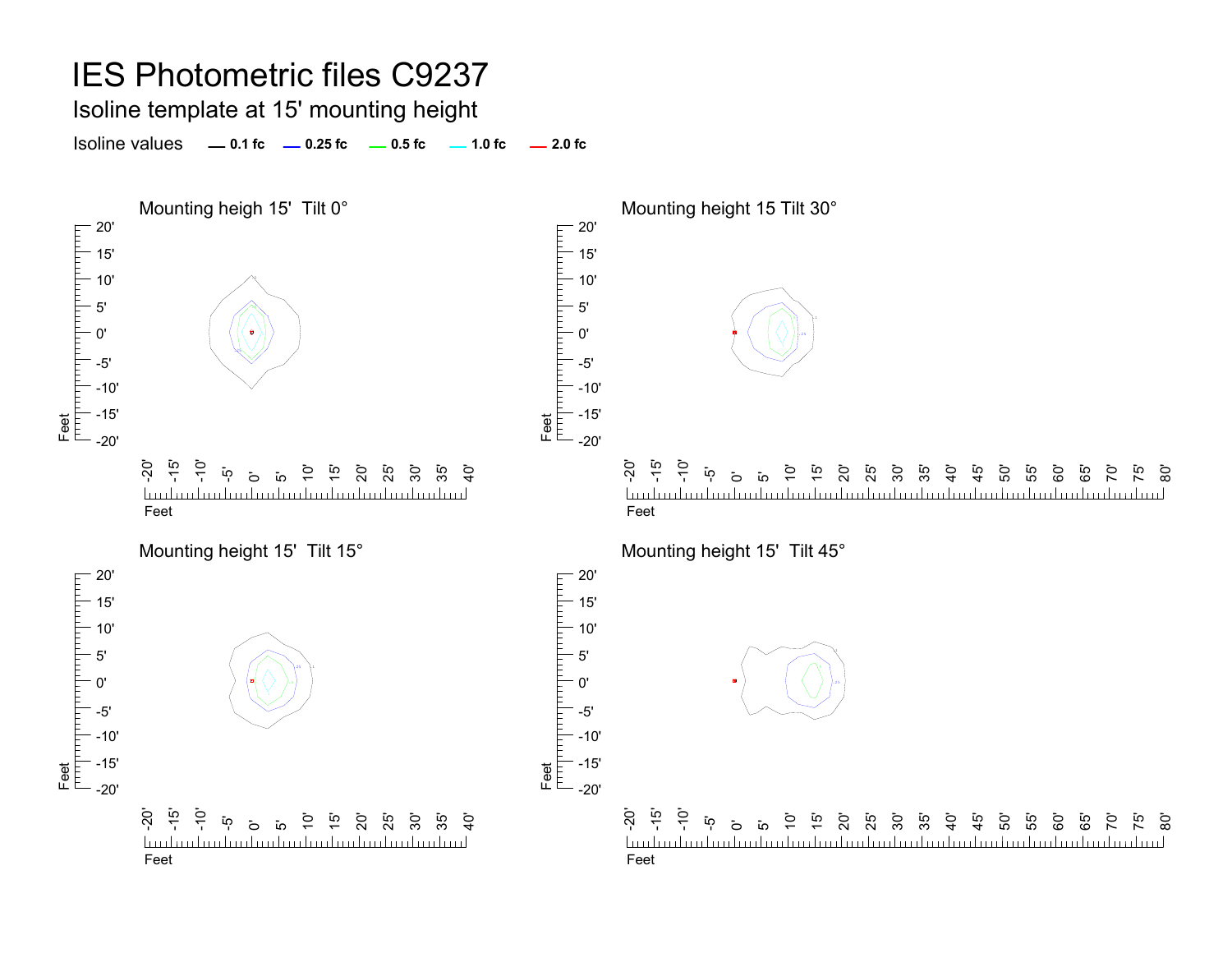Isoline template at 20' mounting height